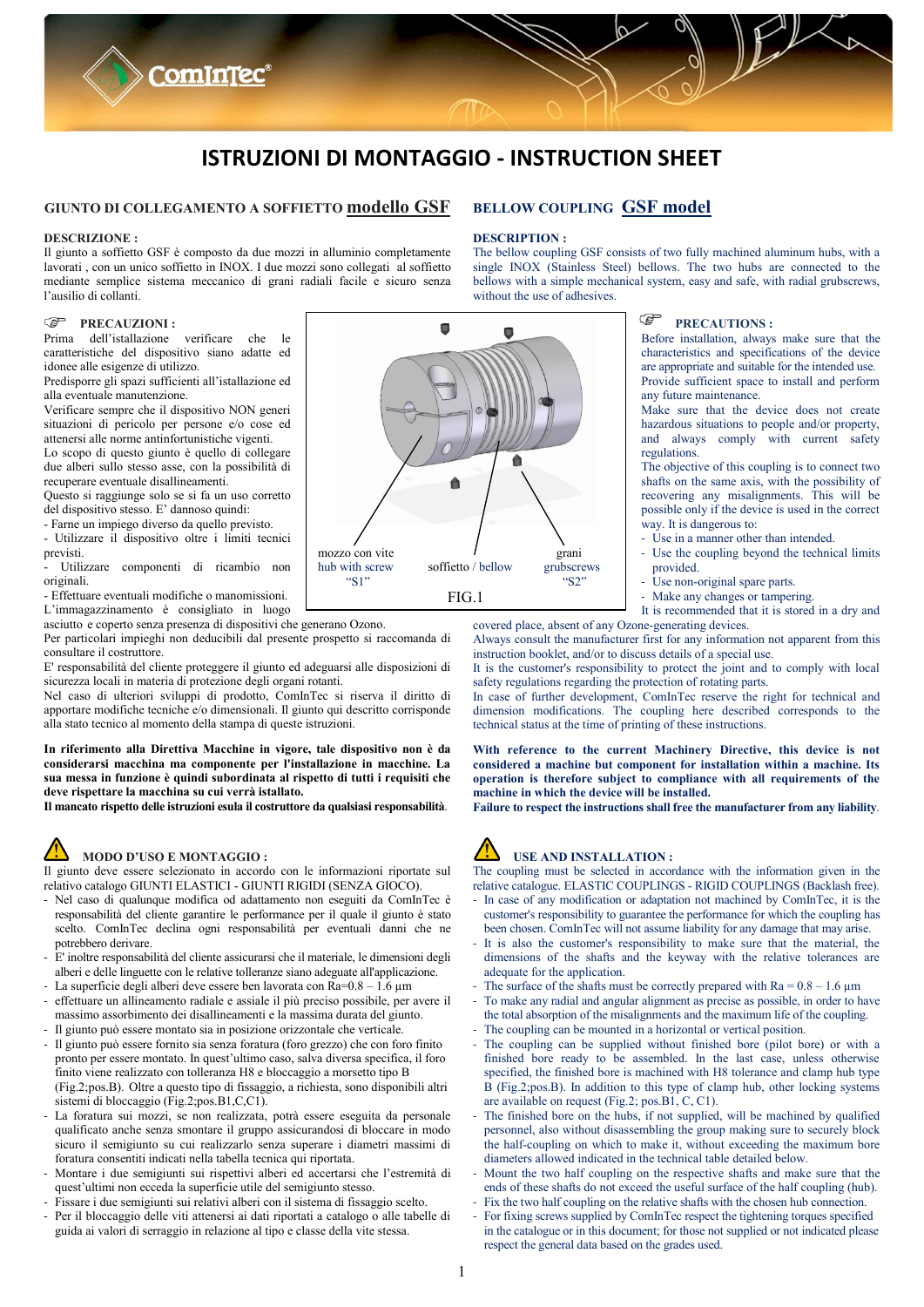- Il giunto NON è auto-portante quindi è necessario prevedere che gli alberi su cui verrà montato siano supportati con cuscinetti e nel caso di applicazione con giunto vengano rispettati i disallineamenti riportati a catalogo.
- This is NOT a self-supporting device and it is important that the shafts, on which the device will be assembled, are supported with bearings and in the case of coupling application the misalignments indicated in the catalogue are respected.



### **APPLICAZIONI :**

Questi giunti a soffietto GSF sono progettati e realizzati per tutte quelle applicazioni in cui sono richieste eccellenti caratteristiche dinamiche, indispensabili per elevate velocità, rapide inversioni di marcia e allo stesso tempo elevata rigidità torsionale con basso momento d'inerzia, senza pregiudicarne l'elevata affidabilità.

Caratteristica di questo giunto è il collegamento del soffietto ai due mozzi che avviene senza l'ausilio di collanti ma mediante un sistema meccanico facile, semplice e sicuro, mediante grani radiali. In questo modo il giunto può lavorare e sopportare temperature elevate, anche superiori ai 300°C.

Pertanto il giunto rappresenta un collegamento affidabile per gli impieghi industriali di bassa/media potenza e dove sia necessario recuperare inevitabili disallineamenti.

È necessario considerare che se i disallineamenti si presentano tutti contemporaneamente la loro somma in percentuale rispetto al valore massimo non dovrà superi mai il 100% :

#### ∆**K%+∆X%+∆α%<100%** (Fig.3)

Le prestazioni indicate a catalogo e qui riportate si riferiscono ad un utilizzo normale senza urti e con alberi ben allineati alla temperatura ambiente.

#### ি **MANUTENZIONE :**

Non è necessaria alcuna manutenzione.

Si raccomanda, tuttavia di controllare gli allineamenti e le coppie di serraggio delle viti dei bloccaggi dopo le prime ore di funzionamento, e successivamente con frequenza periodica.

### **Si consiglia pertanto di prevedere un adeguato piano di manutenzione in tempi e modalità in funzione della criticità dell'impianto.**

In caso di anomalie il giunto dovrà essere sostituito.

E' opportuno tener conto di diverse variabili che combinate tra loro possono incidere sulla durata e performance del giunto stesso:

- Valore di coppia in condizioni nominali di lavoro
- Valore di coppia massima raggiungibile dall'applicazione
- Frequenza e numero di avvii.
- Tipo di moto (unidirezionale, alternato, intermittente).
- Temperatura di lavoro.
- Velocità di rotazione.
- Condizioni ambientali di lavoro.

Durante il funzionamento del giunto fare attenzione a:

- variazione di rumori
- presenza di vibrazioni.



Se si verificano, irregolarità durante l'esercizio, è necessario arrestare immediatamente la trasmissione. Per una ricerca delle possibili cause dovranno essere considerati tutti i fattori di esercizio ed i componenti del sistema a partire da quelli più adiacenti al giunto stesso.

Nel caso sia necessario sostituire il soffietto è possibile farlo svitando i grani S2 che lo bloccano ai mozzi. Inserire successivamente il soffietto nuovo e serrare nuovamente i grani S2, con coppia di serraggio indicata a tabella, facendo attenzione che vi sia corrispondenza con le relative sedi ricavate nell'anello interno del nuovo soffietto.

#### **APPLICATIONS :**

These GSF bellows couplings are designed and manufactured for all those applications in which excellent dynamic characteristics are required, indispensable for high speeds, rapid reversals and at the same time high torsional rigidity with low moment of inertia, without compromising the high reliability .

Characteristic of this coupling are the connection of the bellows to the two hubs without the use of adhesives but through an easy, simple and safe mechanical system, using radial grubscrews. In this way the coupling can withstand high temperatures, even above 300°C.

Therefore, this type of coupling represents a reliable connection for low/medium power industrial uses, where it is necessary to recover inevitable misalignments. It is necessary to consider that if the misalignments occur all at the same time, their sum in percentage with respect to the maximum value must never exceed 100%:

#### ∆**K**% + ∆**X**% + ∆**α**% < **100**% (Fig.3)

The performance shown in the catalog and here shown refer to normal use without impacts and with shafts well aligned to the ambient temperature.



These coupling are maintenance free.

It is recommended to check the alignments and tightening torques of the locking screws after the first hours of operation, and then periodically according to the application parameters.

**It is recommended to provide an adequate maintenance plan on time and made in accordance with the criticality of the system**.

In the event of anomalies on the sleeve, it must be replaced it.

It is advisable to take into account different variables that, combined together, can affect the life and performance of the coupling:

- Torque in nominal working conditions
- Maximum torque achievable by the application
- Frequency and number of starts.
- Type of motion (unidirectional, alternate, intermittent).
- Working temperature.
- Rotation speed.
- Environmental working conditions.

During operation, pay attention to:

- different operating noise
- vibrations occurring



If irregularities occur during the exercise, it is necessary to stop the transmission immediately. For a search of possible causes, all operating factors and system components must be considered starting from the most adjacent ones.

If it is necessary to replace the bellows it is possible to do this by unscrewing the grubscrews S2 that lock it to the hubs. Then insert the new bellows and re-tighten the grubscrews S2, with the tightening torque indicated in the table, making sure that they correspond to the relative seats formed in the inner ring of the new bellows.